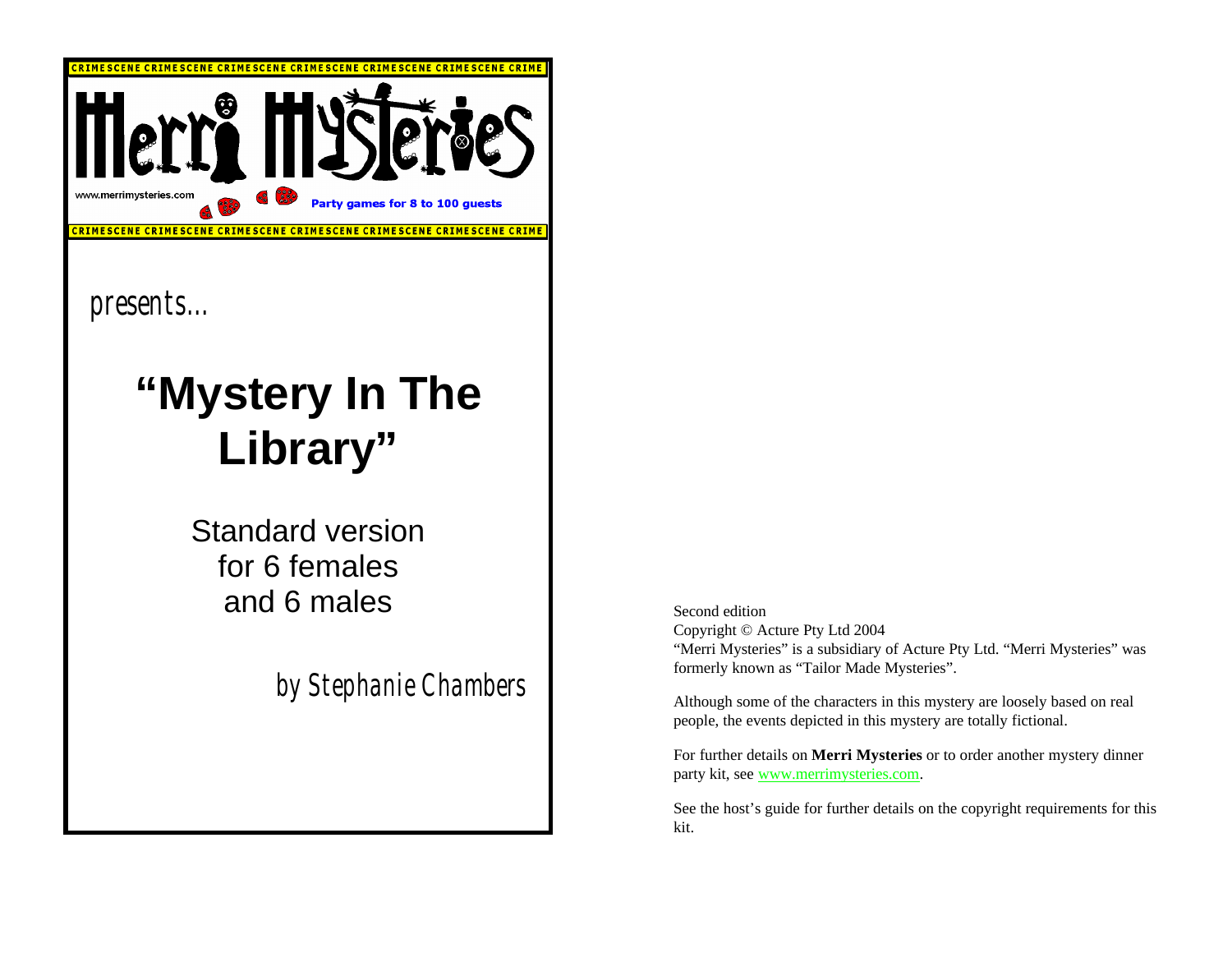#### **The Suspects**

The other night in the library, when many characters were out of their books enjoying a sojourn in the night air, a crime was committed, grim and grave, right in our own library. As a result his Majesty Henry VIII – that famous monarch from the English history books – has disappeared. Gathered are the characters who were present in the library at the time of the nasty deed. Fortunately Master Sherlock Holmes is here to investigate, so the perpetrator of this heinous crime will no doubt be revealed as the night proceeds.

**Master Sherlock Holmes** (from *Sherlock Holmes* by Sir Arthur Conan Doyle) I am a man with such superior detective skills that I have become world famous. Nothing goes unnoticed by me. I already know a lot about each of the suspects, just from looking at their appearance. For example, I can tell Alice is a little girl with a very fanciful imagination and Aladdin is from the Far East. But, I am not a great reader of fiction, I prefer to do chemical experiments and I also play the violin. This certainly does not seem like a normal case. Things are not what they seem. It is more like the Mr Angel case. You may like to read about it in my diary, if you get time. *Dress suggestions:* Old-fashioned clothes, carry a magnifying glass & a pipe.

**Alice** (from *Alice's Adventures In Wonderland* by Lewis Carroll) Mr Holmes is wrong. Wonderland was not my imagination. It was a wonderful dream – a dream filled with strange creatures." I saw a White Rabbit looking at its watch and I followed it down a rabbit hole. I fell down a deep well, but I fell slowly so I had plenty of time to look at the jars of "Orange Marmalade" and such. I came to a bottle saying "Drink Me", but "the bottle was not marked poison", so I drank it. I "shut up like a telescope" till I was only "ten inches high". Then I found a cake marked "Eat Me" and I ate it and grew very tall. My feet were so far away. Oh there is so much to tell – all about the tea cups and the Queen of Hearts shouting "Off with his head! or "Off with her head" and all the other people I met in Wonderland, but it would take too long. I come into the library and look at the children's books. King Henry said he didn't like little girls. He said his wives had too many of them and not enough boys – only one boy in fact. *Dress suggestions:* Dress as a little girl with pig tails in your hair and rosy cheeks.

**Cinderella** (from *Cinderella*) My mother died and my father remarried a widow with two grown daughters. Alas, when I met them, they treated me as a slave rather than as a sister. My step-sisters saw me covered in cinders after cleaning the fireplace and, my name being Ella, they gave me the nickname of "Cinder-ella". After working all day on my chores, I often *© copyright Acture Pty Ltd 2004* **Page 1 of 5**

wondered if I'd ever be happy again. The ladies of my household were invited to the Duke's ball. But my step-mother said I could not go unless my chores were done. Fortunately, my Fairy Godmother came to my aid and – well, you all know the rest of the story. King Henry was fascinated by my glass slippers. I think he thought that if I had no slippers, that the Duke's son would not find me in my fairytale and then I would be free to marry him instead. *Dress suggestions:* Dress like a princess with tinsel/glitter or as a servant covered in cinders.

**Snow White** (from *Snow White* by The Brothers Grimm) My step-mother was jealous of my beauty and asked a huntsman to do away with me. He took pity on me and let me run away into the forest and I came to the house of the dwarfs. I ate their porridge. They found me later asleep and asked me to stay and take care of them. But I am not a porridge thief like you Goldilocks, I only took a little from each bowl as I was fainting from hunger. And since then I have kept house for them, so I have repaid my debt to them. My step-mother asked her looking-glass `Who is the fairest of us all?' and it told her I was living in the glen. Then my stepmother, plotted to get rid of me. She dressed as an 'old pedlar woman' and sold me some lace for my waist. Then she laced me up so tight,  $I$  `lost ... (my) breath, and fell down as dead.' Fortunately, the seven dwarfs soon returned and cut the lace in two, so that I could draw breath. The Queen knew I wasn't dead because her mirror told me so, so she came again with a poisoned apple. The dwarfs thought I was dead. A prince saw me and carried me away. Then the apple fell out of my mouth and I came back to life and we married. King Henry kept trying to get me to marry him, but I refused. *Dress suggestions:* Old-fashioned clothes such as a drawstring sash at the waist, puffy sleeves, flouncy skirt. She had black hair, red lips and white skin.

**Pinocchio** (from *Pinocchio* by Carlo Lorenzini – penname Carlo Collodi retold by James Riordan) When I was a puppet I lied a lot, but the Good Fairy taught me not to and to be good. 'How stupid I was as a puppet. And how glad I am to be a real live boy.' When I lied my nose became so long I 'could not move without banging it against the walls or door.' Geppetto sold his coat to buy me a spelling book for school. I sold it to go to the puppet theatre. Then I saved a puppet from being burnt by the showman and the showman gave me coins for my father. A fox and a cat told me they could multiply my money in "The Field of Miracles". A bird and the ghost of the cricket tried to warn me not to. The evil fox and cat hung me in a tree to die, but the Good Fairy saved me. But I still let them fool me into burying my money so it would grow. They stole it. Later I became a donkey and ended up rescuing Geppetto from the belly of a whale with the help of the Good Fairy. King Henry thought that I was a silly puppet and he tried *© copyright Acture Pty Ltd 2004* **Page 2 of 5**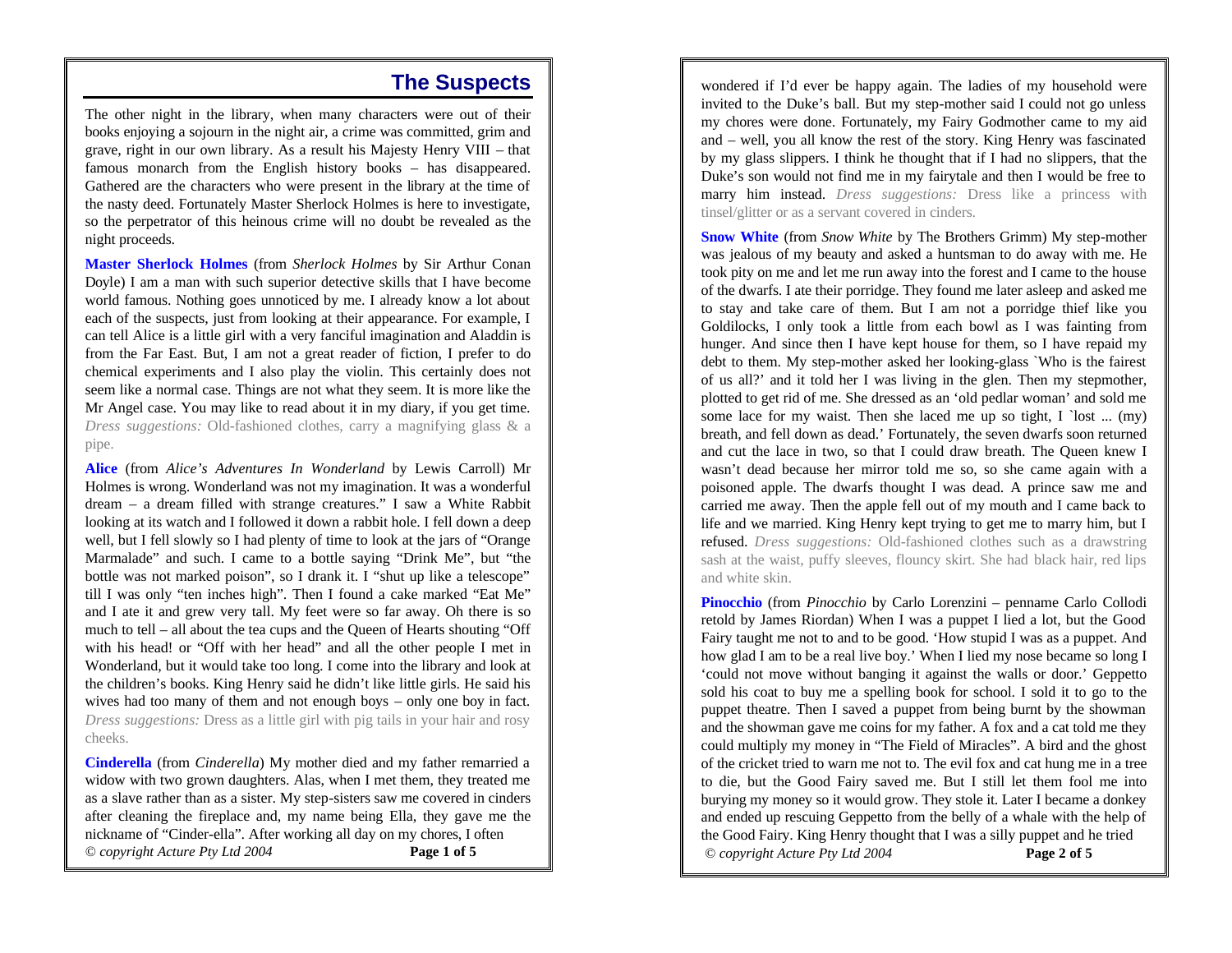to fool me into being his slave. But the Good Fairy warned me that he was an evil man. *Dress suggestions:* A red jacket with a white frill-necked shirt. Make a pencil nose out of cardboard.

**Robin Hood** (from *Robin Hood by various authors*) I am a wealthy man who has been forced to become a thief. I steal from the rich and give to the poor. The poor of England were being asked for too many taxes. The taxes were required to fund various political battles overseas. I simply gave back to the poor the money that they had had unfairly taken away from them in the first place. Little John and I met on a plank across a river. But he would not let me pass. He is a very portly but strong man. He did not see why he should make way for me and so we did battle. He used his staff, but I was victorious in our skirmish. Afterwards, he came to know me and to be one of my main supporters. *Dress suggestions:* Dress in period clothes, a cape and a mask.

**Little Red Riding Hood** (from *Little Red Riding Hood* by various authors) I was on the way to visit my Grandmother when I met the wolf. We chatted about how I was visiting my Grandmother and I told him where she lived. Then he left me and I went to my Grandmother's cottage. When I came inside, I found that she looked very different from her usual self. The Big Bad Wolf locked my Grandmother in the cupboard. So I said to the Wolf who was sitting in bed dressed in my Grandmother's nightgown, 'Why, Granny...what big eyes you have got.' And the wolf said, 'The better to see you with, my child,' imitating her voice. I won't bore you with the rest as you have probably all heard it. Most versions of the story end happily with my being saved from the wolf's clutches by my father and the woodcutters. King Henry and the Big Bad Wolf had a lot in common. They were both men that little girls should stay away from. *Dress suggestions:* A red hooded cape with a dress beneath (possibly also in red). Carry some little cakes or cookies.

**Goldilocks** (from *Goldilocks and the Three Bears* by various authors) I ate porridge at the bears' house. The bears hadn't locked their front door, so that's permission to eat their porridge, isn't it? I didn't get much porridge anyway. Great Big Bear's porridge was too hot, Middle-sized Bear's bowl was too cold. So I had to eat Tiny Little Bear's and his bowl is so small. Then I tried to find a comfortable chair to sit on, but Great Big Bear's chair was too hard, Middle-sized Bear's chair was too soft and Tiny Little Bear's chair collapsed on me. I was getting tired after all this, so I went upstairs to find a bed to rest on. Great Big Bear's bed and Middle-sized Bear's bed both weren't right for me. But Baby Bear's tiny bed was perfect, so I got in. I didn't even take my shoes off. King Henry kept saying I was a spoiled little girl and that if I was his child, he would lock me in the tower. The *© copyright Acture Pty Ltd 2004* **Page 3 of 5**

King had a chair in the library that he liked to sit on. It was large and I suppose it reminded him of his throne. Whenever he found me sitting in it, he got very angry. *Dress suggestions:* Cute little-girl clothes. Tie a ribbon in your golden hair and don a blue dress, a frilly white apron, red shoes and yellow socks.

**Aladdin** (from *The Adventures of Aladdin* by various authors) I met a 'mysterious stranger who said he would pay me a silver penny if I went down a manhole for him'. I found myself in a 'large chamber... (filled with) pots of gold.' 'Put out the flame and bring me the lamp!' he said. When I hesitated, he left me in there, dropping his ring in the chamber as he did so. Terrified, I put the ring on my finger and 'twisted it round and round'. 'Suddenly the room was flooded with a rosy light and a great genie with clasped hands appeared', and said he was at my command. I told the genie I wanted 'to go home' and immediately I found myself there. I told my mother of my adventures. She was disappointed I had returned with only the old oil lamp. But she started to polish it and 'out shot another genie'. He said that we had set him 'free after centuries' and that he would be our servant. Things went pretty well after that and I married a beautiful princess. King Henry was jealous of my having a genie and even though he was already wealthy, he ordered me to give me to him but I refused. *Dress suggestions:* Wear middle eastern clothes (eg baggy trousers). Add sequins and jewels.

**Dracula** (from *Dracula* by Bram Stoker) I am Count Dracula of the Kingdom of Transylvania. They are many 'my creatures, to do my bidding and to be my jackals when I want to feed.' They then tried to thwart me, I, 'who commanded nations, and intrigued for them, and fought for them, hundreds of years before they were born I was countermining them'. 'My revenge is just begun! I spread it over centuries, and time is on my side.' They harassed me such that I had to return to Transylvania. But you will have to read the pages to see what happened then. King Henry realized that being dead himself, he had a lot to fear from I – the Un-Dead. There was nowhere he could escape us. The King thought it was beneath his royal dignity to suck people's blood. Such false pride hath he. *Dress suggestions:* Old-fashioned clothes. Add fake blood, red lipstick, white powder on your face and very long canine teeth.

**Wizard of Oz** (from *The Wonderful Wizard of Oz* by L Frank Baum) To get to my place you follow the yellow brick road. People think that I can accomplish anything. Dorothy and her friends came to see me. Scarecrow was amongst them. He was in search of a brain. They all expected me to wave a magic wand and to solve their problems for them. Instead I told them that they must first prove themselves worthy by bringing me the

*© copyright Acture Pty Ltd 2004* **Page 4 of 5**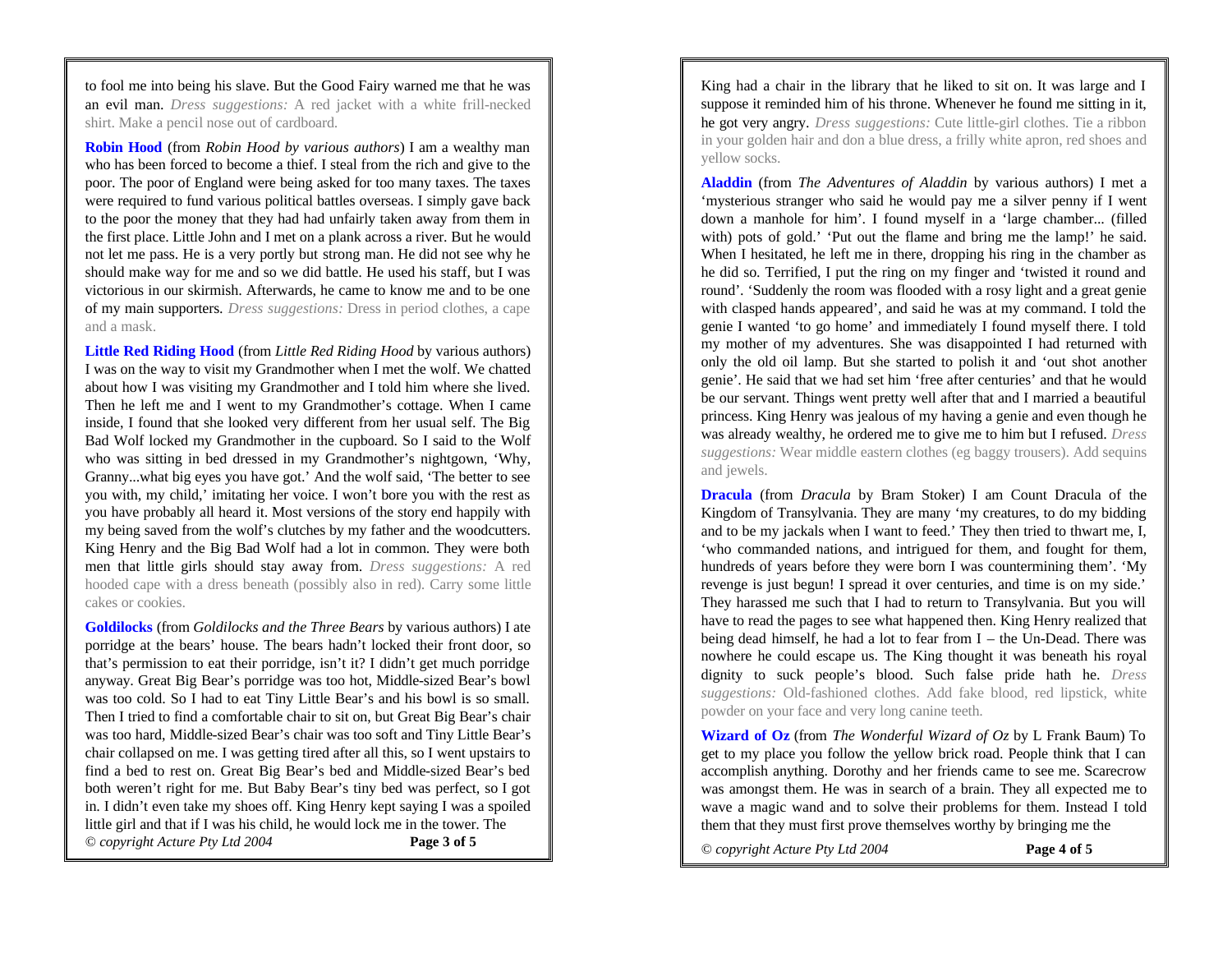broomstick of the Wicked Witch before I would grant their requests. They succeeded and I pointed out to them that they already possessed what they sought. They just had to start using their abilities. King Henry was jealous of my supposed abilities. He wanted to be able to do anything himself. *Dress suggestions:* A wizard's outfit with stars and the moon on it and with a long pointy hat.

**Dorothy** (from *The Wonderful Wizard of Oz* by L Frank Baum) After I was captured by the flying monkeys and I defeated the Wicked Witch of the West, I came back to the Wizard only to find out he had no powers at all. He offered to take me back to Kansas in his balloon, but then he took off without me. Fortunately, someone told me to use my magic slippers. After I returned home, I told my family and friends, how there's no place like home. King Henry was the same as the wicked witch – wicked to the core. He had the audacity to tell me to go and play. *Dress suggestions:* A blue dress with a white blouse underneath. Add white sox and magic red shoes. If you can, add long black hair tied in two bows.



## **Master Sherlock Holmes**

#### **Alice**

### **Cinderella**

**Snow White**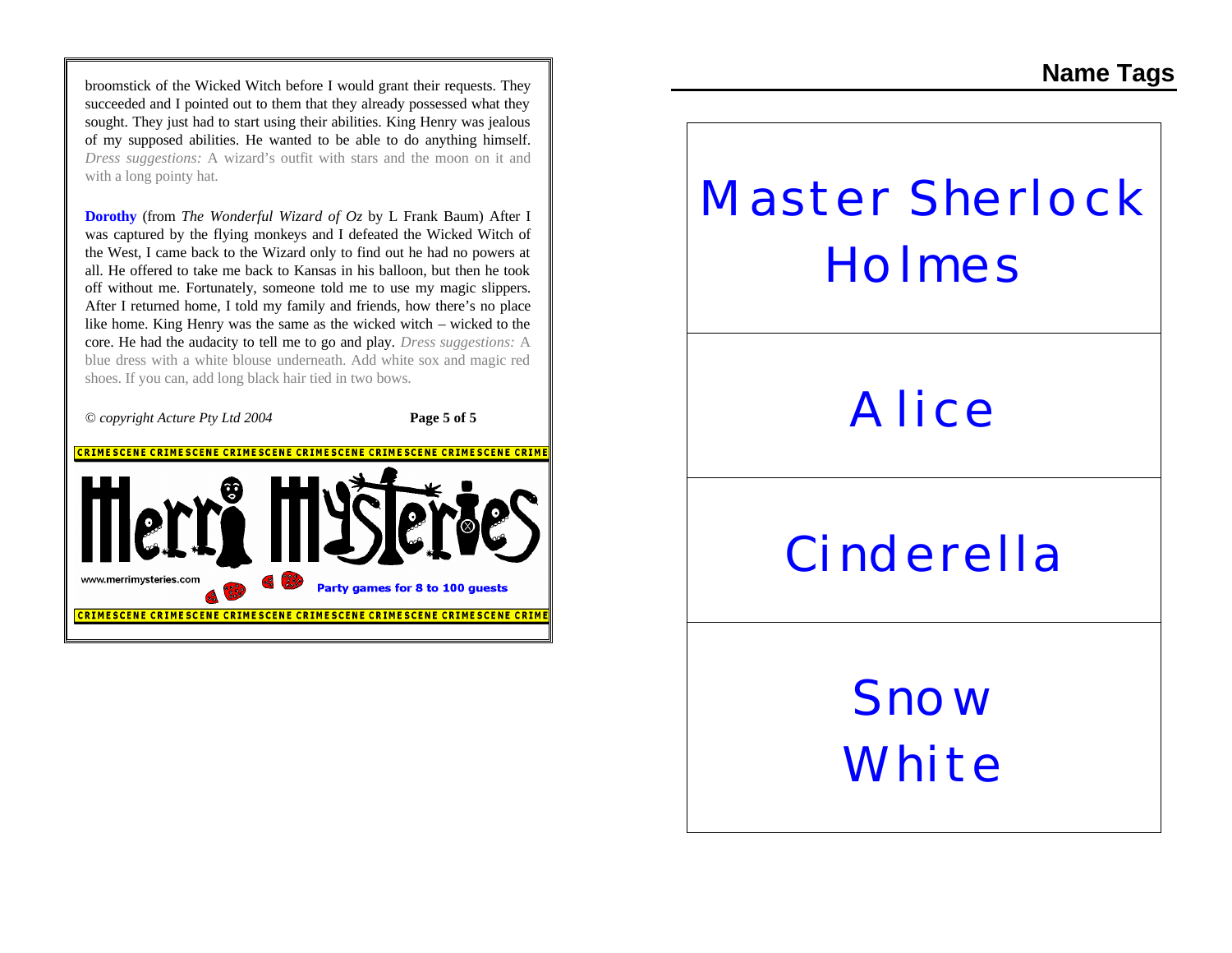

### **Aladdin**

### **Dracula**

#### **Wizard of Oz**

**Dorothy**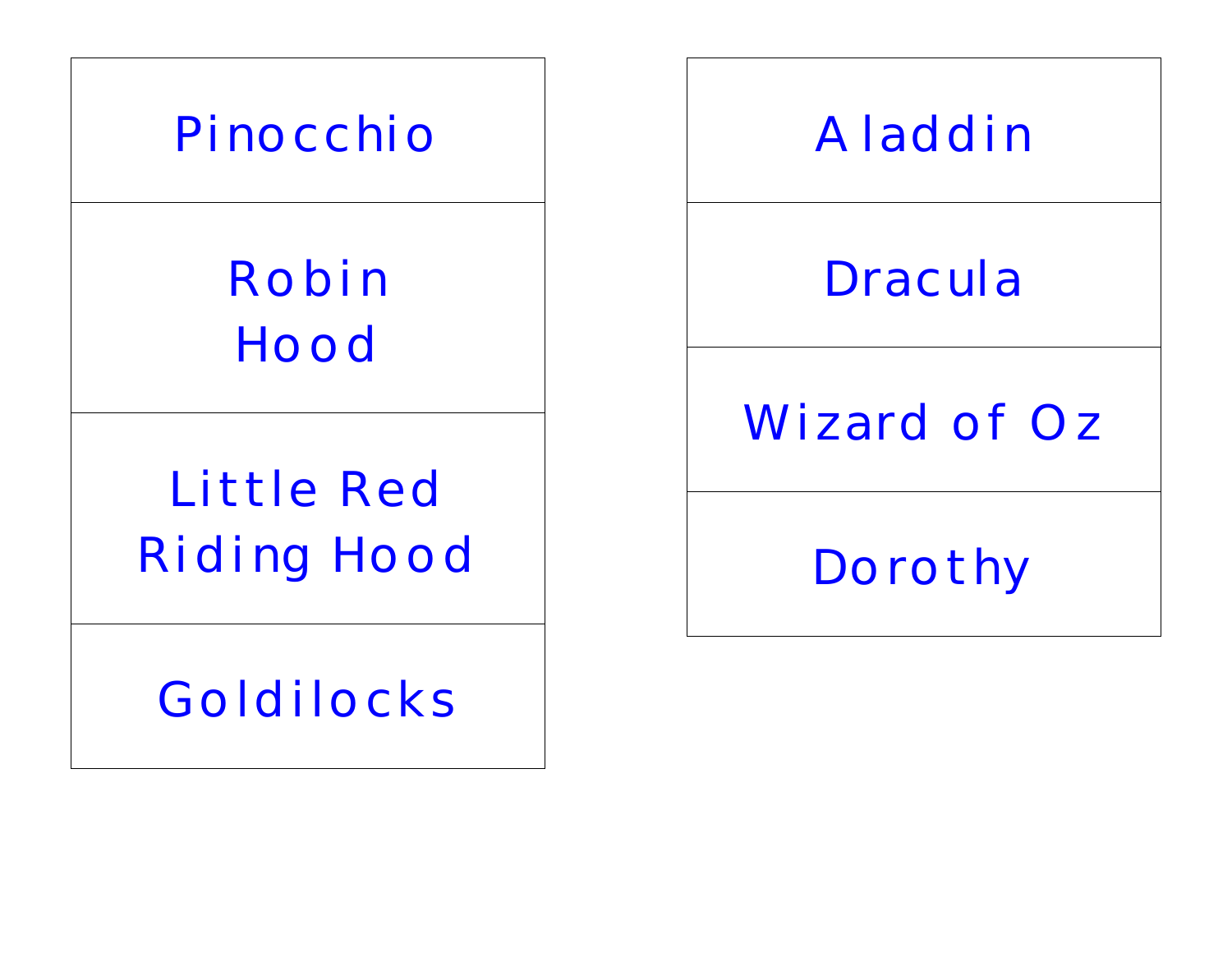*Merri Mysteries presents...* 

#### **'Mystery in the Library'**

*by Stephanie Chambers*

*These are the clues for:*

# *Master Sherlock Holmes*

During this act you must make the following comments to the other characters.

| Did King Henry treat you badly child?                                                                                                                                                                                                                                                     |
|-------------------------------------------------------------------------------------------------------------------------------------------------------------------------------------------------------------------------------------------------------------------------------------------|
| You do look a bit distraught Cinderella. I<br>can well understand that it was no fun<br>being chased by the King Henry. Someone<br>please give the lady a handkerchief if you<br>would be so kind, so she can wipe her<br>brow. How did you stop the King from<br>stealing your slippers? |
| Why did you turn down the King's<br>marriage proposal?                                                                                                                                                                                                                                    |
| So how did you stop King Henry from<br>making you his slave?                                                                                                                                                                                                                              |
| So it was a political battle between you<br>and King Henry?                                                                                                                                                                                                                               |
| Before your incident with the wolf, I heard<br>you were a very fearless little girl?                                                                                                                                                                                                      |
| What did King Henry do when he found<br>you in his chair?                                                                                                                                                                                                                                 |
| So you refused to give the King your<br>genie. How did he take that news?                                                                                                                                                                                                                 |
| So how did you make King Henry a<br>member of the Un-Dead?                                                                                                                                                                                                                                |
| So King Henry was jealous of you<br>Wizard?                                                                                                                                                                                                                                               |
| What did you do when King Henry told<br>you to go and play?                                                                                                                                                                                                                               |
|                                                                                                                                                                                                                                                                                           |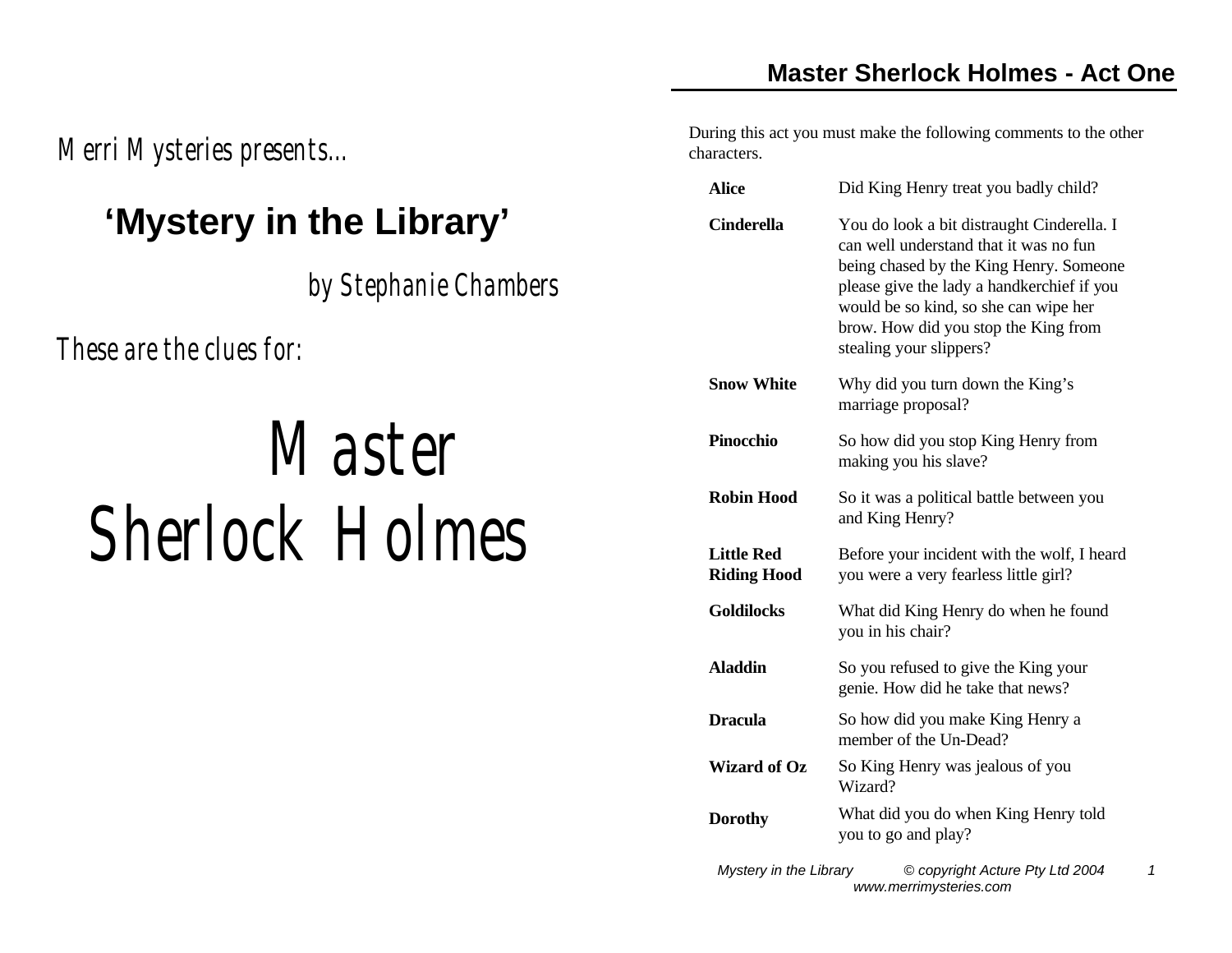During this act you must make the following comments to the other characters.

| <b>Alice</b>                            | Surely a sweet young girl like you wasn't<br>involved in a crime like this?               |
|-----------------------------------------|-------------------------------------------------------------------------------------------|
| <b>Cinderella</b>                       | The King had threatened you. What did<br>you do then?                                     |
| <b>Snow White</b>                       | Did you work on your plan with<br>Cinderella?                                             |
| Pinocchio                               | So did you get to turn King Henry into a<br>donkey?                                       |
| <b>Robin Hood</b>                       | King Henry disliked you, but did you<br>really want to be rid of him?                     |
| <b>Little Red</b><br><b>Riding Hood</b> | Do you think King Henry was trying to<br>trick you?                                       |
| <b>Goldilocks</b>                       | So did you get to put your plan into<br>action?                                           |
| <b>Aladdin</b>                          | So why did you let yourself be robbed of<br>the lamp when Alice had warned you?           |
| <b>Dracula</b>                          | So did you get to feast upon King Henry?                                                  |
| <b>Wizard of Oz</b>                     | What did you do when King Henry asked<br>you to create a new role in his book for<br>him? |
| <b>Dorothy</b>                          | What did the King do next to get the<br>slippers?                                         |

During this act you must make the following comments to the other characters.

| <b>Alice</b>                            | And how did you plan to trick King<br>Henry?                                         |
|-----------------------------------------|--------------------------------------------------------------------------------------|
| <b>Cinderella</b>                       | Why did your fairy God-mother desert<br>you in your hour of need?                    |
| <b>Snow White</b>                       | So you gave the King a poisoned<br>toothpick?                                        |
| <b>Pinocchio</b>                        | How come we haven't found a donkey in<br>place of the King?                          |
| <b>Robin Hood</b>                       | So did you and your men slay Henry?                                                  |
| <b>Little Red</b><br><b>Riding Hood</b> | Did the King annoy you enough to make<br>you want to remove him from the<br>library? |
| <b>Goldilocks</b>                       | The librarian must not like your shelf<br>clearing process.                          |
| <b>Aladdin</b>                          | So did you banish King Henry to a<br>dungeon?                                        |
| <b>Dracula</b>                          | The Wizard of Oz said you failed once<br>again in your mission. Is that true?        |
| <b>Wizard of Oz</b>                     | Dracula said he put King Henry in a<br>trance. What happened then?                   |
| <b>Dorothy</b>                          | And what happened on the night of the<br>King's departure?                           |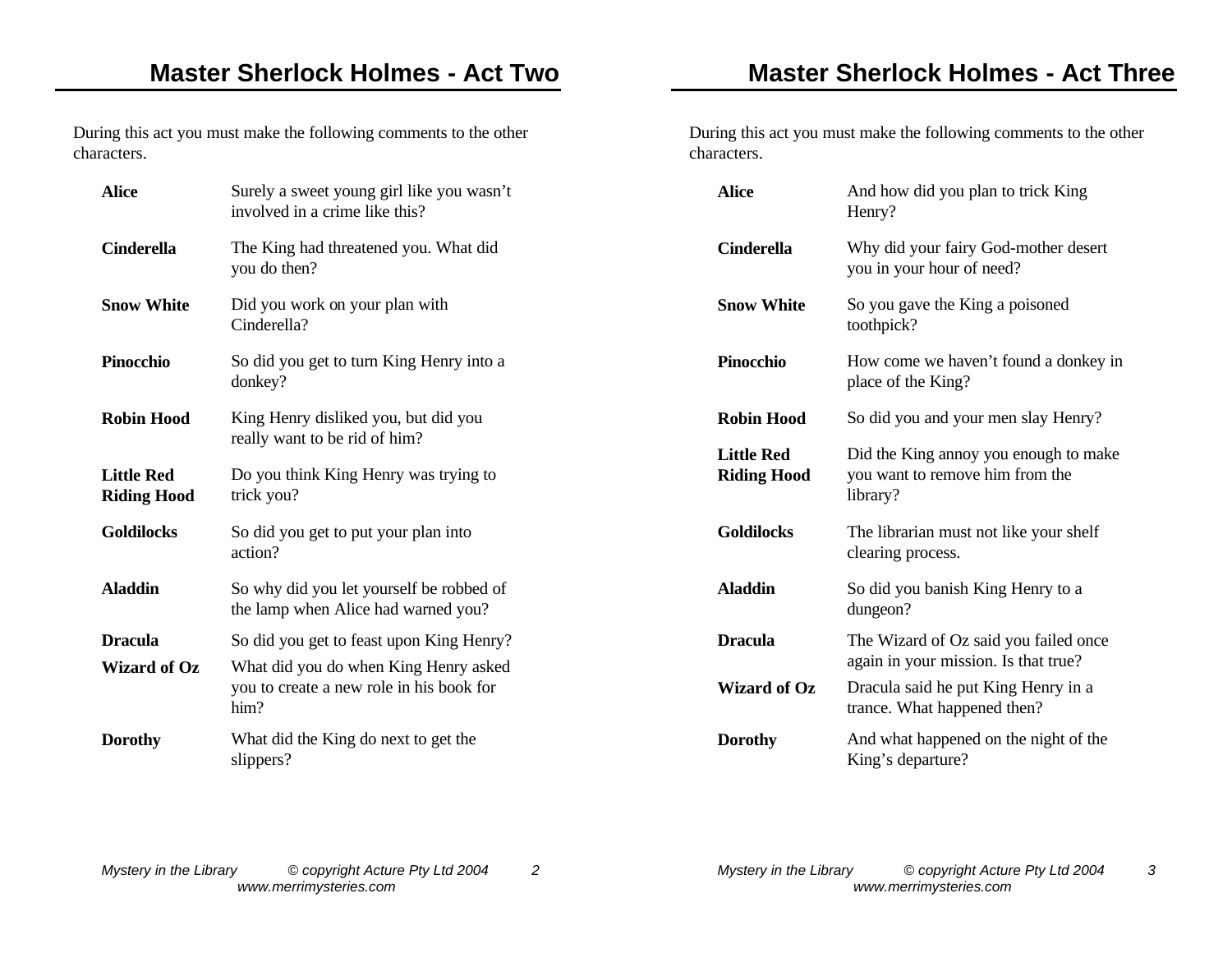*Merri Mysteries presents...* 

#### **'Mystery in the Library'**

*by Stephanie Chambers*

*These are the clues for:*

# *Alice*

- 1 At night, I liked to skip around the library, singing tunes to amuse myself. The King yelled at me and said I gave him a headache.
- 2 I told him to not be angry about it. I offered to show him some of the comic books. I was sure they would make him smile.
- 3 To this he replied gruffly, that Kings had more important things to think about than comic books.
- 4 Pinocchio and I often team up for a game of hide and seek. It's lots of fun, isn't it Pinocchio?
- 5 One time I was hiding and the King came along with Snow White when the King caught sight of me. I'd forgotten that I'd come out of my book when I was 'nine feet high' and hiding wasn't easy.
- 6 He called me a spy, made me bend down and pulled my pig tails till tears I cried.
- 7 I was still 'nine feet tall'. Thankfully Pinocchio stopped me in time so that my tears didn't cause any flood damage.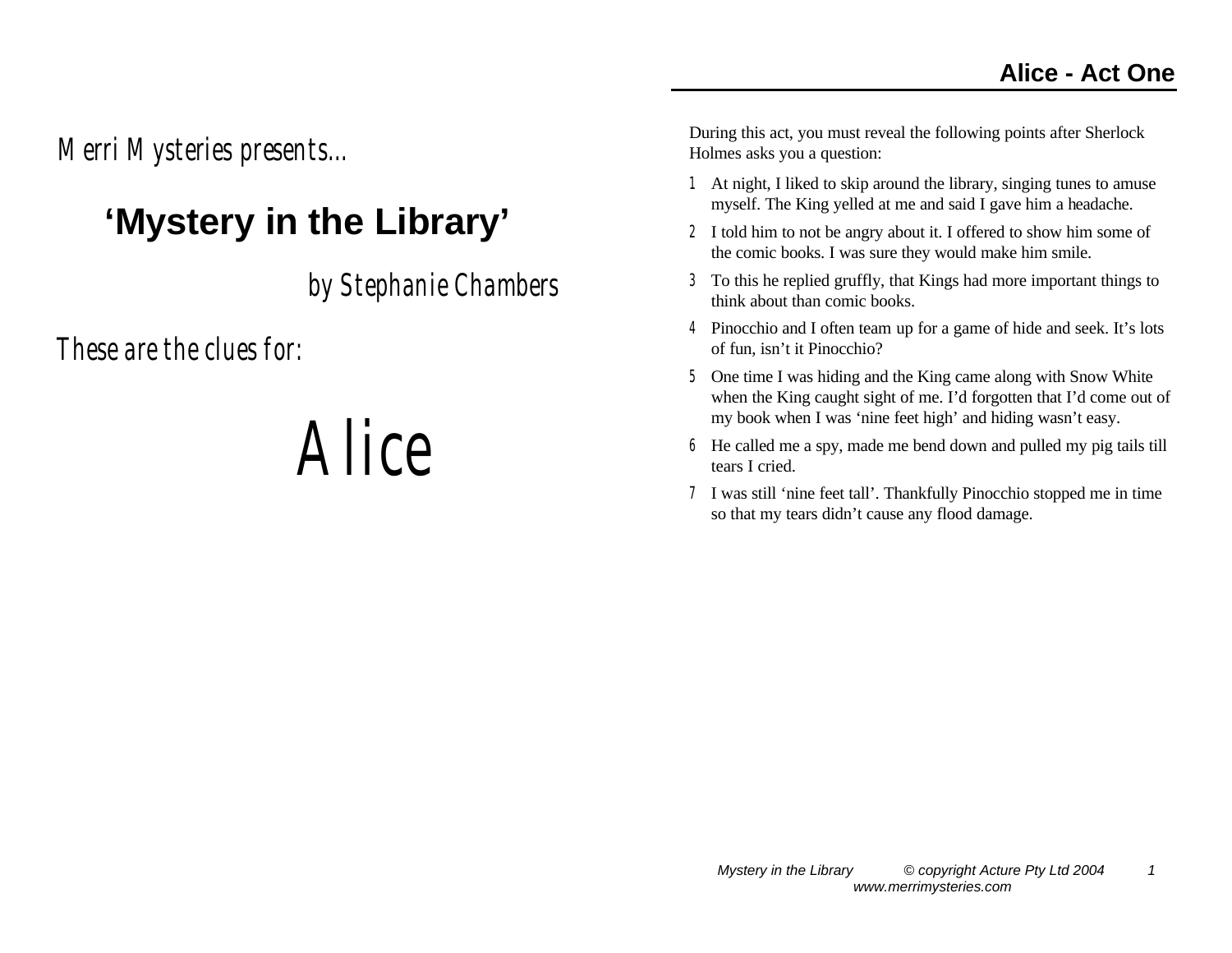During this act, you must reveal the following points after Sherlock Holmes asks you a question:

- 1 When people are found guilty in court they are locked away. But King Henry wasn't a real person anymore, just a book character, so he couldn't be dealt with by a court.
- 2 I decided to take the matter into my own hands, but I didn't go around shouting 'Off with his head' or anything silly like that. I'm more clever than that.
- 3 I know that I am only a little girl. Why even when I am nine feet tall, I am still not very strong.
- 4 I knew I had to get King Henry to like me so that I could perform my trick on him. So I went up to him and apologized for hiding while he was talking.
- 5 I told the King I was going to make it up to him by polishing his boots. He liked this and he would chat with me while I polished.
- 6 He told me that Aladdin was a selfish man and that he was going to teach him a lesson.
- 7 Aladdin had always been very kind to me, so I didn't want him to be hurt, so later I told you, didn't I Aladdin, of what the King had said.

- 1 I decided to get him to experience the same kind of thing that happened to me in Wonderland.
- 2 I came out of my book while I was still holding the bottle labeled 'Drink Me'. The King asked me what it was.
- 3 I told him it was a delicious drink that tasted sort of like 'cherrytart, custard, pineapple, roast turkey, toffee, and hot buttered toast.'
- 4 I didn't tell him that if he drank it he would become so small I would be able to squash him.
- 5 I told King Henry that if you drink it all quickly in one go, it makes you feel very light-headed. It doesn't really, but that's what I told him because I thought it would it even more attractive to him.
- 6 He told me that as I am only a little girl, I shouldn't be drinking such drinks and he took the bottle off me.
- 7 He drank the bottle all down in one go and then... No. I'm not saying any more.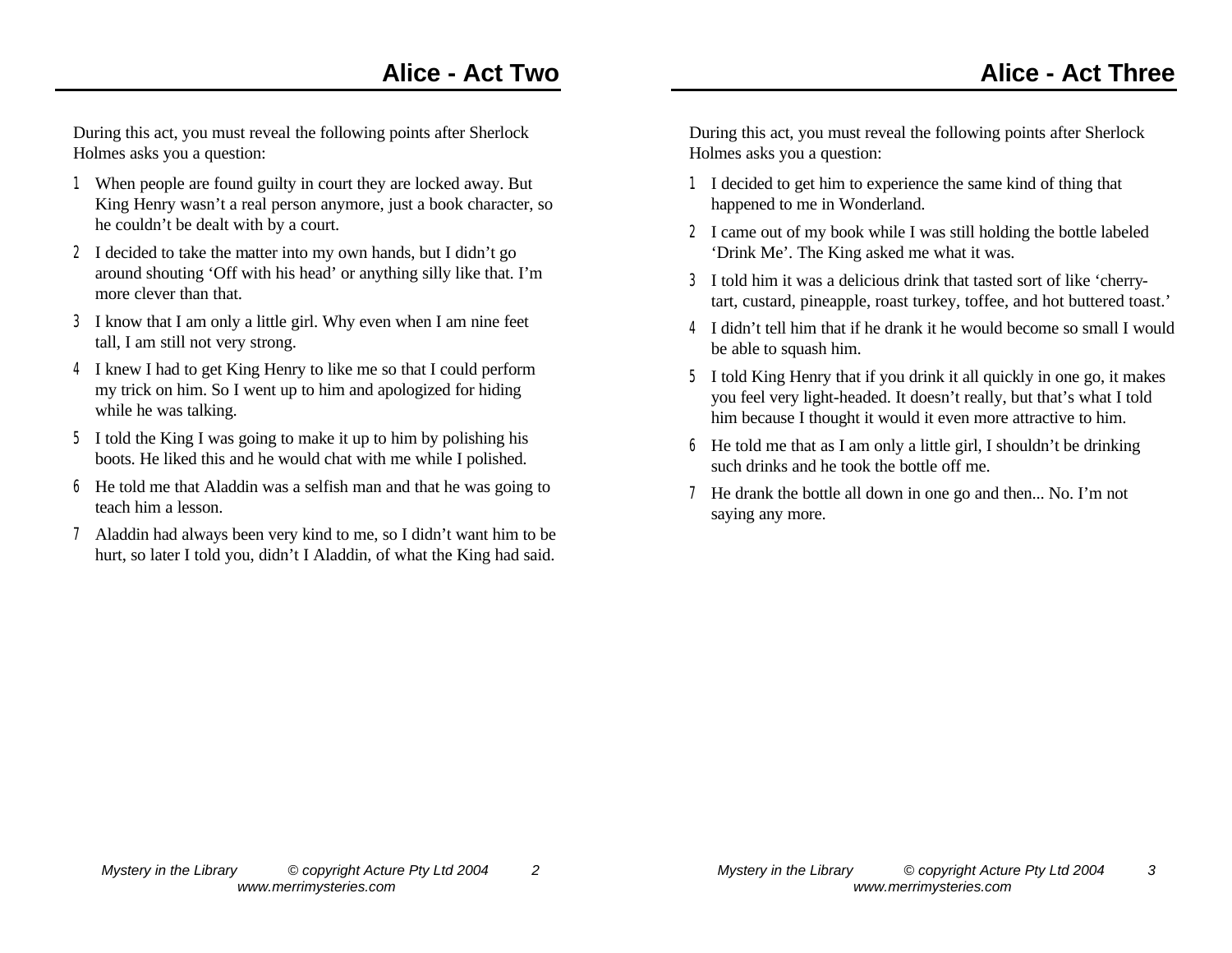*Merri Mysteries presents...* 

#### **'Mystery in the Library'**

*by Stephanie Chambers*

*These are the clues for:*

# *Cinderella*

- 1 I admit that as I am quite petite and he is such a large man, it was not always easy to avoid him.
- 2 I ran away as quickly as I could. He, being portly, was not very fit and he never caught up with me.
- 3 If by chance he caught hold of me before I ran, I yelled and Aladdin and his genie would come to my assistance. I am lucky to have such friends.
- 4 On other occasions, my tears would bring my fairy-Godmother to my aid. She often brought with her a pumpkin which she turned into a chariot which carried me away.
- 5 The King said if I continued to avoid him, he would see to it that I would be made to clean and scrub the library floors.
- 6 He left me so distraught that when I returned to my book, the other characters kept asking me if I was ill.
- 7 *(after Aladdin speaks to you)* Yes. I am lucky to have such a kind friend as you Aladdin and one with so much charm.